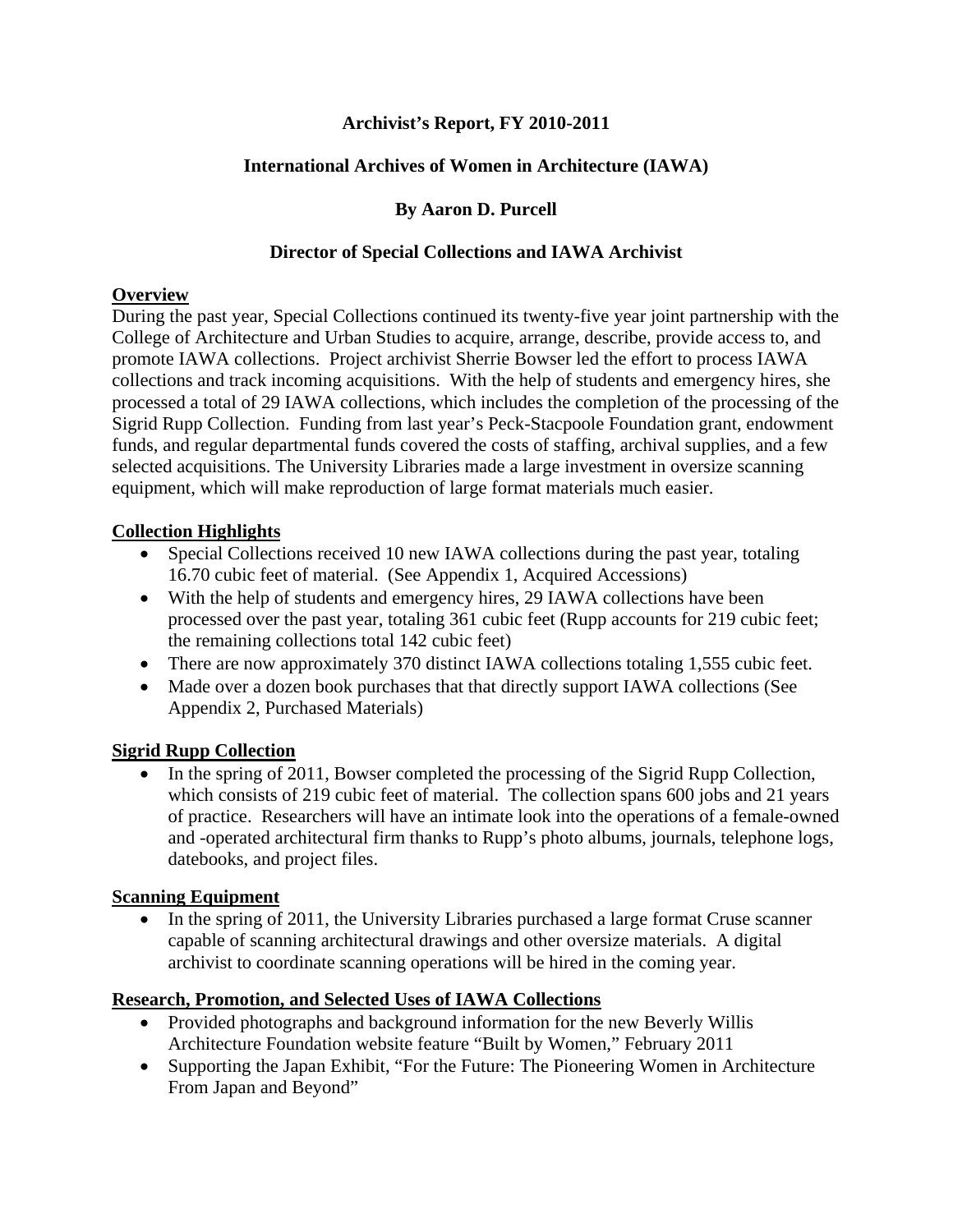- Mitzi Vernon, January 13, 2011, Sigrid Rupp travel journals
- Junko Masukawa and Prof. Kuroishi visit, December 2010
- Helene Renard class, November 8, 2010, Sigrid Rupp travel journals
- IAWA Annual Meeting October 2010
- IAWA material used in Special Collections instructional sessions, Fall 2010 and Spring 2011
- Selected scanning for researchers from IAWA collections including: Volker M. Welter, Dept. of the History of Art and Architecture, University of California Santa Barbara; Erica Mohar, College of Environmental Design, University of California; and Beverly Willis, Beverly Willis Architecture Foundation.
- Staff replied to 70 reference questions related to IAWA collections

## **Support for IAWA**

- Several small donations received (See Appendix 3 Library 2010/11 IAWA related accounts)
- Students focused on processing IAWA collections in the Special Collections department included: Harvey Clarke and Kathryn Shackleford

## **Biographical Database**

• Gail McMillan, Director of the Digital Library and Archives, continued to oversee the IAWA Biographical Database. There are 2,416 publicly available records (a 25% increase from last year's report) at, http://lumiere.lib.vt.edu/iawa\_db. The database represents the work of women in 70 countries. Special thanks to the work of Adowa Adasi and Jane Wills.

## **Mission and Vision**

Our efforts in developing the collections of the IAWA support the department's mission to build true research collections of manuscripts, books, and images for scholars, students, faculty, and other researchers to use. During the past year interest in IAWA materials, from faculty, students, architects, and scholars, remained steady. We have made IAWA collections a central part of our collection development efforts, our instructional sessions, and our campus outreach efforts. The ability to scan large format materials from IAWA collections will only increase our joint efforts to promote the collections and research, as well as expand the department's digital projects and online presence.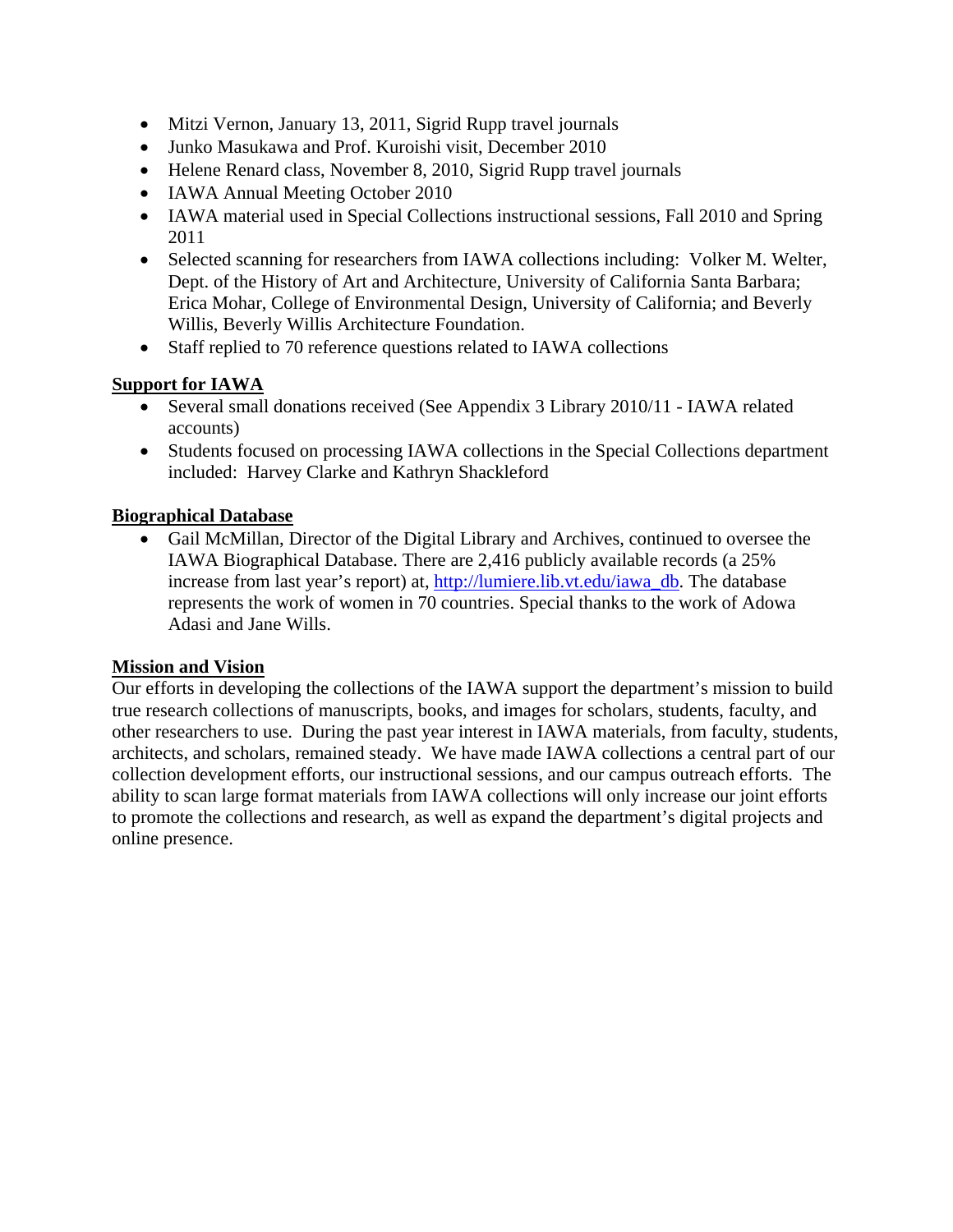# **Acquired Accessions**

**Total Extent of Aquired Accessions: 16.70 Number of Records: 10 Accessioned Between:** 07/01/2010 & 06/15/2011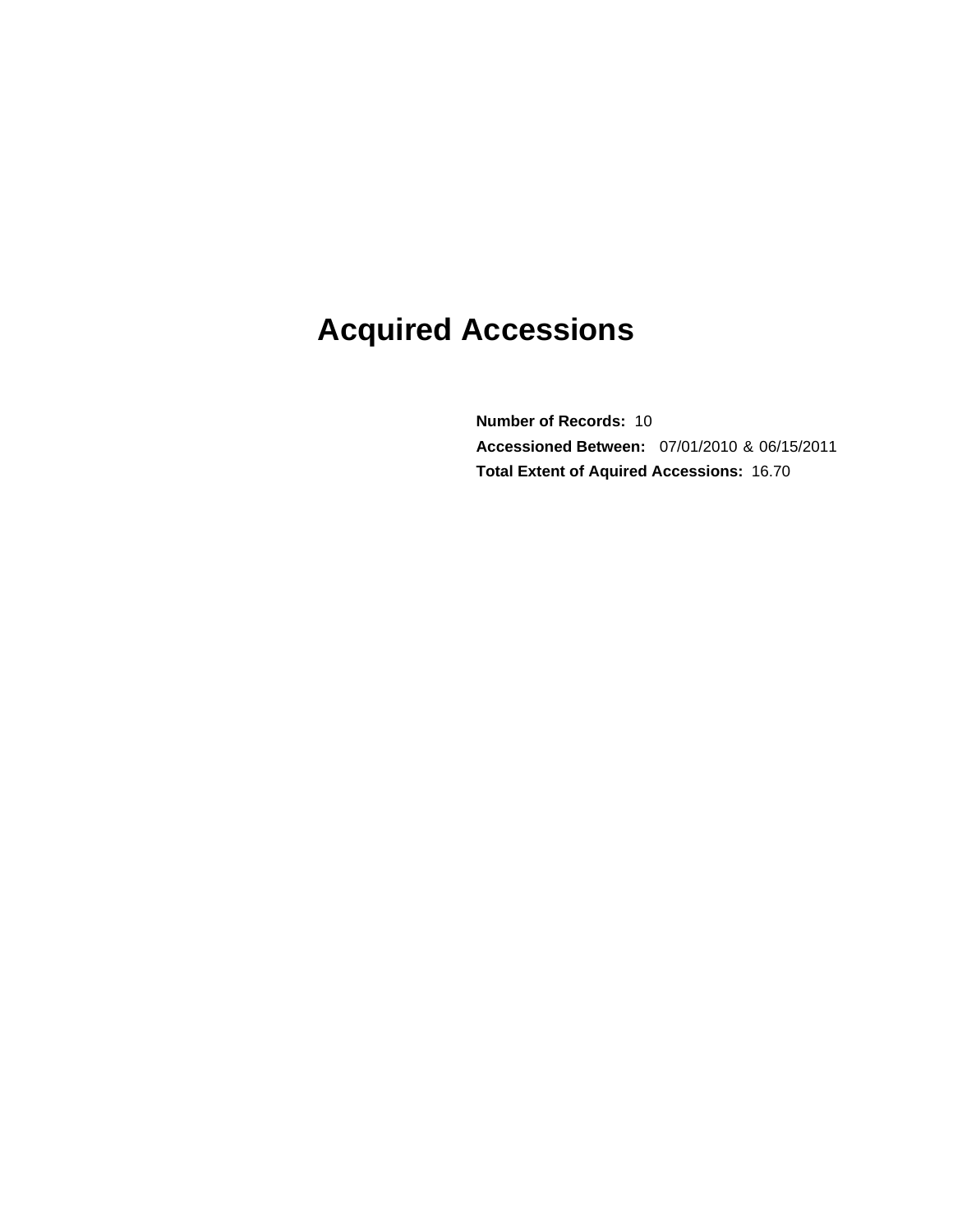| E. Maria Roth Architectural Collection                                                                                                                                            |                                                                                                                                                 |                        | Acc.2010.053                                                                                                                          |
|-----------------------------------------------------------------------------------------------------------------------------------------------------------------------------------|-------------------------------------------------------------------------------------------------------------------------------------------------|------------------------|---------------------------------------------------------------------------------------------------------------------------------------|
| Accession Date:<br>July 01, 2010<br><b>Container Summary:</b><br>Rights:                                                                                                          | Date Processed:<br>July 07, 2010<br>linoleum paint, hand-painted cards, and several examples of calligraphy), project and professional records. | Extent:<br>1.0 cu. ft. | Cataloged:<br>false<br>photographs, grammar school notebook from Nazi era Germany, art work (intricate paper cut-outs, prints done in |
| <b>Not transferred</b><br>Donna Dunay Architectural Collection                                                                                                                    |                                                                                                                                                 |                        | Acc.2010.056                                                                                                                          |
| <b>Accession Date:</b><br>July 19, 2010<br><b>Container Summary:</b><br>Rights:<br><b>Not transferred</b>                                                                         | Date Processed:<br>3 folders; 1 roll of drawings; 1 box (with multiple rolled drawings and loose material)                                      | Extent:<br>4.0 cu. ft. | Cataloged:<br>false                                                                                                                   |
| Dita Roque-Gourary Architectural Collection<br>Accession Date:<br>September 23, 2010<br><b>Container Summary:</b><br>1 full size hollinger box<br>2 oversize boxes                | Date Processed:                                                                                                                                 | Extent:<br>4.2 cu. ft. | Acc.2010.065<br>Cataloged:<br>false                                                                                                   |
| Rights:<br><b>Not transferred</b>                                                                                                                                                 |                                                                                                                                                 |                        |                                                                                                                                       |
| Lois Davidson Gottlieb Architectural Collection<br><b>Accession Date:</b><br>October 28, 2010<br><b>Container Summary:</b><br>1 box; 8 tubes<br>Rights:<br><b>Not transferred</b> | Date Processed:                                                                                                                                 | Extent:<br>4.0 cu. ft. | Acc.2010.081<br>Cataloged:<br>false                                                                                                   |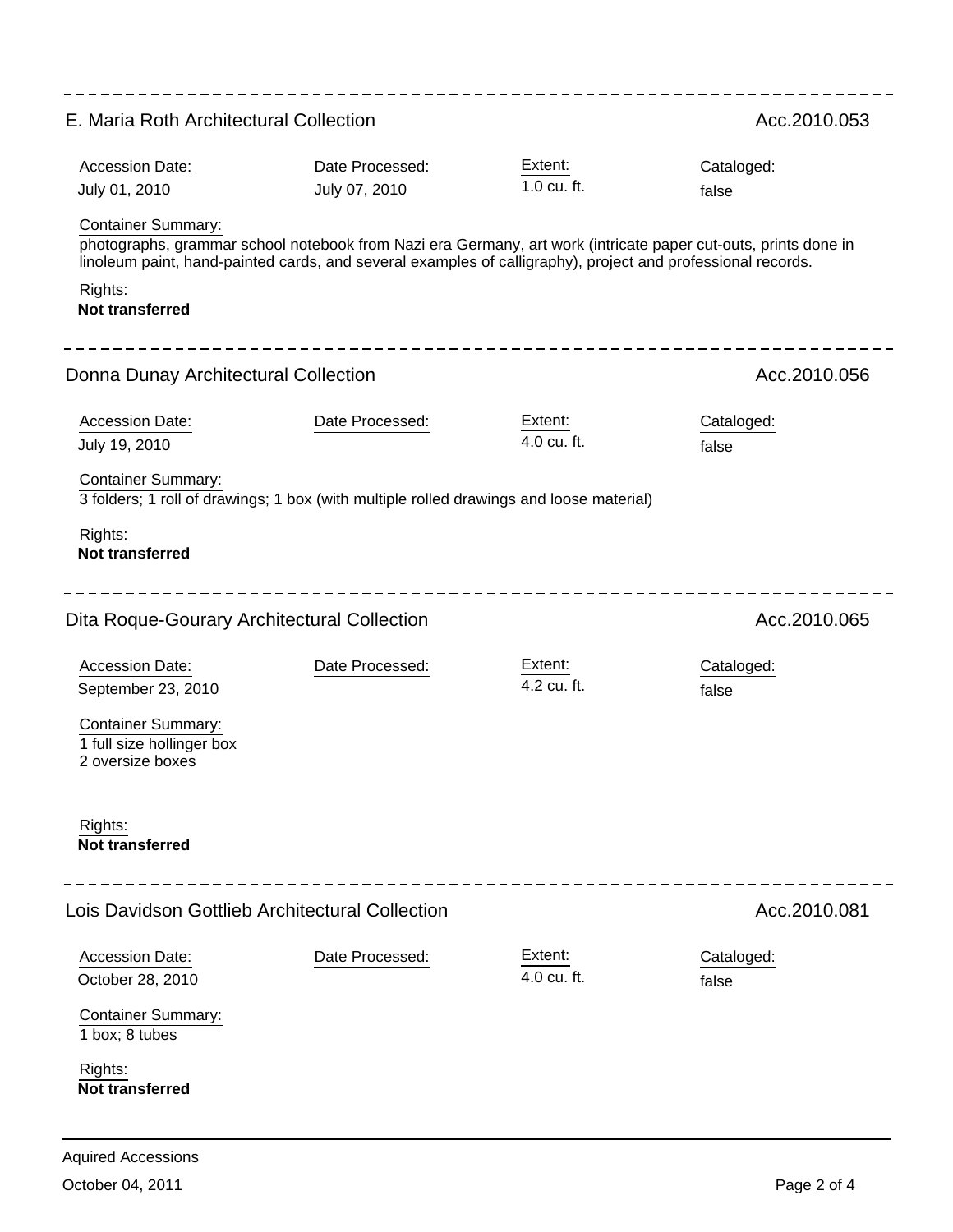| Eva Hollo Vecsei, book                                                  |                                                                                     |                        | Acc.2011.006        |
|-------------------------------------------------------------------------|-------------------------------------------------------------------------------------|------------------------|---------------------|
| <b>Accession Date:</b><br>January 19, 2011                              | Date Processed:<br>January 19, 2011                                                 | Extent:<br>1.0 Volumes | Cataloged:<br>false |
| <b>Container Summary:</b>                                               | One volume titled "Eva's Chronicle, 1930-2009, The life and times of an architect"  |                        |                     |
| Rights:<br><b>Not transferred</b>                                       |                                                                                     |                        |                     |
| Czeslawa Zielinska Architectural Collection,                            |                                                                                     |                        | Acc.2011.016        |
| <b>Accession Date:</b><br>February 18, 2011                             | Date Processed:                                                                     | Extent:<br>0.5 cu. ft. | Cataloged:<br>false |
| <b>Container Summary:</b><br>6 folders                                  |                                                                                     |                        |                     |
| Rights:<br><b>Rights Transferred</b>                                    |                                                                                     |                        |                     |
| Abbye A. Gorin Architectural Collection                                 | Acc.2011.029                                                                        |                        |                     |
| Accession Date:<br>February 24, 2011                                    | Date Processed:<br>March 08, 2011                                                   | Extent:<br>0.1 cu. ft. | Cataloged:<br>false |
| <b>Container Summary:</b><br>1 CD titled "Remembering Milka, 1927-2010" |                                                                                     |                        |                     |
| Rights:<br><b>Not transferred</b>                                       |                                                                                     |                        |                     |
| Rebecca Wood Watkin Architectural Collection                            | Acc.2011.035                                                                        |                        |                     |
| Accession Date:<br>March 17, 2011                                       | Date Processed:                                                                     | Extent:<br>1.5 cu. ft. | Cataloged:<br>false |
| <b>Container Summary:</b>                                               | sketches of Rebecca Wood Watkin's projects plus some rolled drawings and blueprints |                        |                     |
| Rights:<br><b>Rights Transferred</b>                                    |                                                                                     |                        |                     |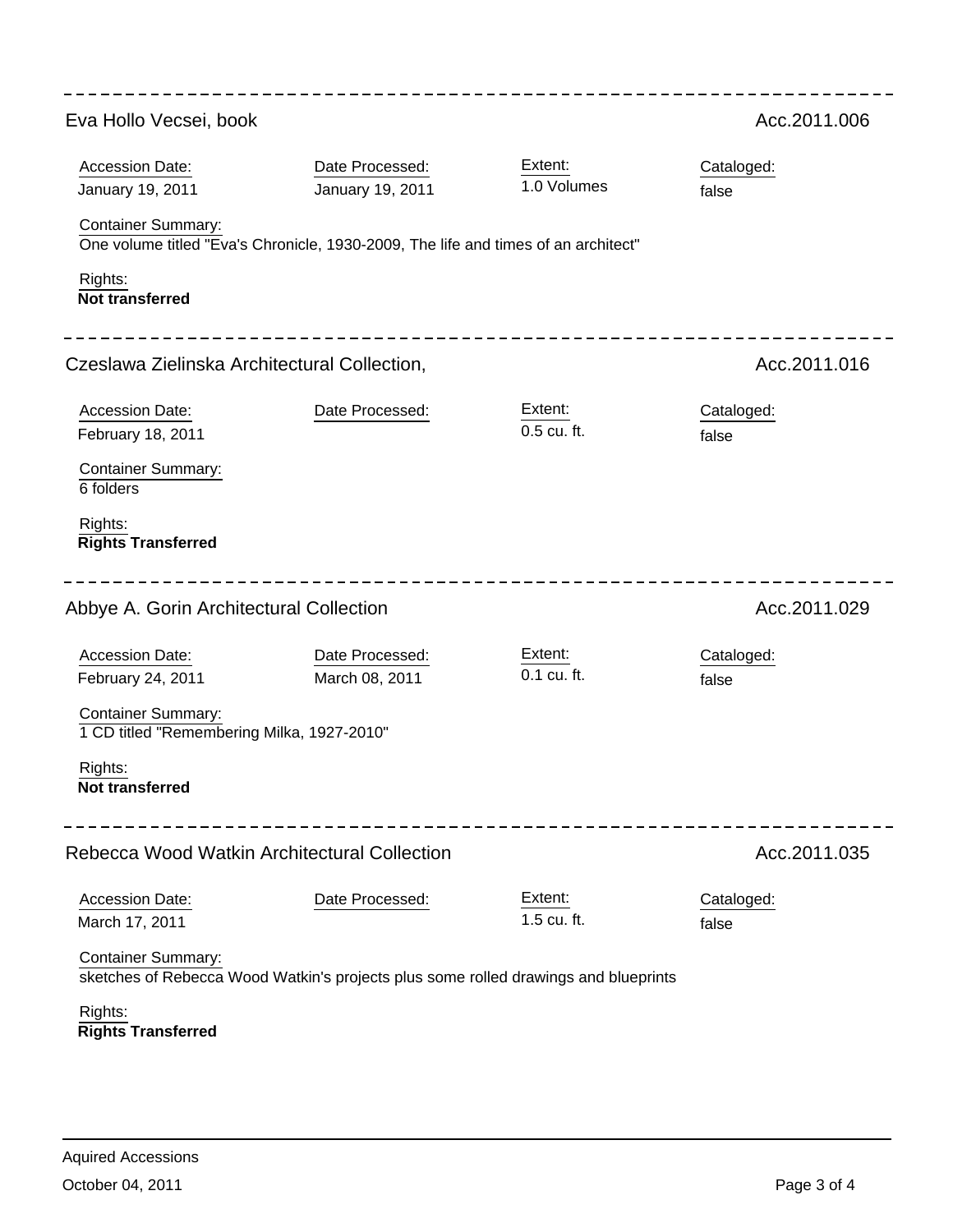| Marina Himanen curriculum vitae                                                                                      | Acc.2011.051                    |                                  |                     |
|----------------------------------------------------------------------------------------------------------------------|---------------------------------|----------------------------------|---------------------|
| <b>Accession Date:</b><br>May 16, 2011<br><b>Container Summary:</b><br>1 folder<br>Rights:<br><b>Not transferred</b> | Date Processed:<br>May 11, 2011 | Extent:<br>0.1 cu. ft.           | Cataloged:<br>false |
| Milka Bliznakov, In Memoriam                                                                                         | Acc.2011.063                    |                                  |                     |
| <b>Accession Date:</b><br>June 15, 2011                                                                              | Date Processed:                 | Extent:<br>$0.3 \text{ cu. ft.}$ | Cataloged:<br>false |
| <b>Container Summary:</b><br>1 presentation board                                                                    |                                 |                                  |                     |

**Not transferred** Rights: